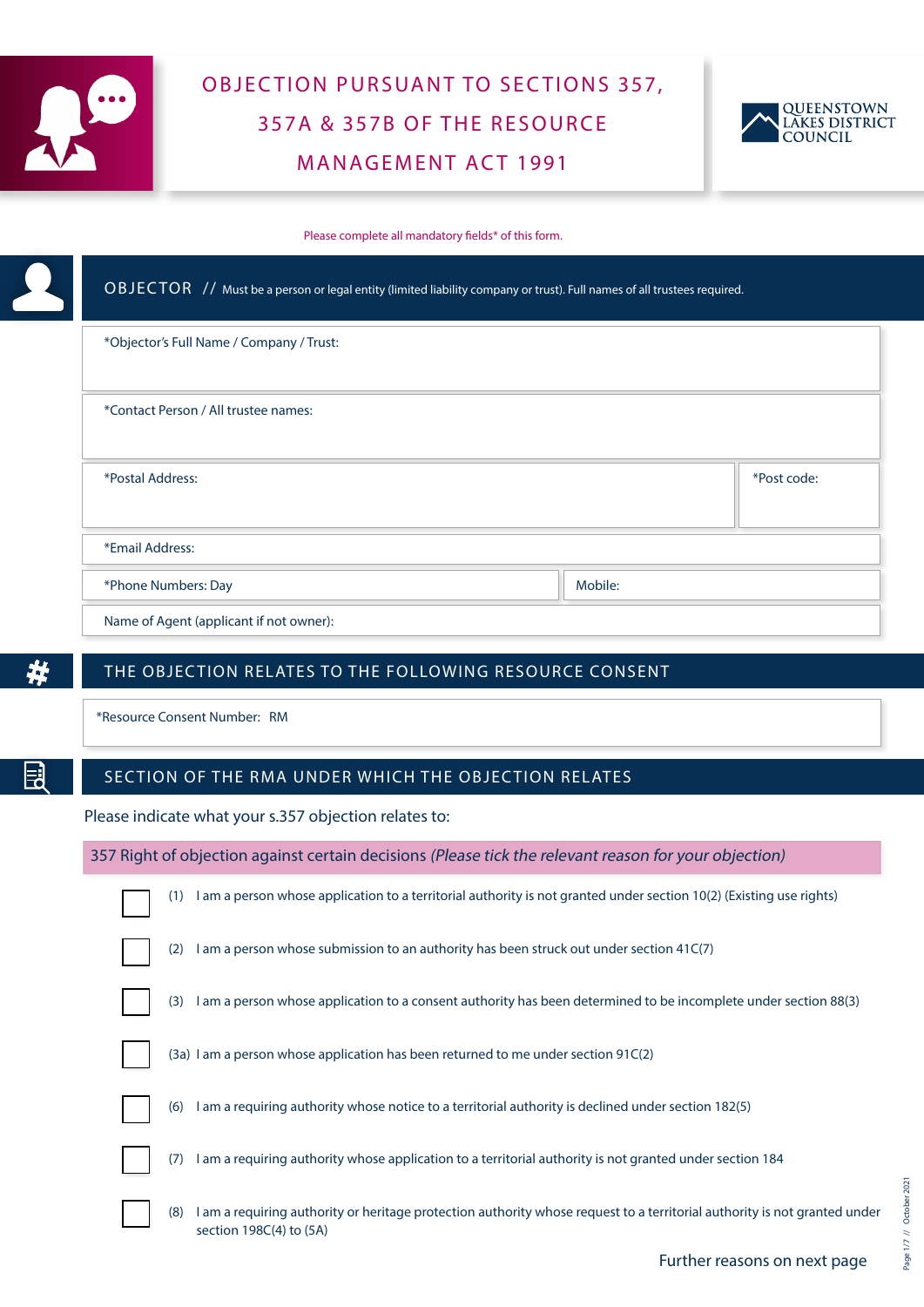# SECTION OF THE RMA UNDER WHICH THE OBJECTION RELATES CONTINUED

#### Please indicate what your s.357 objection relates to:

E

| 357A Right of objection to consent authority against certain decisions or requirements<br>(Please tick the relevant reason for your objection)                                                                                                                       |
|----------------------------------------------------------------------------------------------------------------------------------------------------------------------------------------------------------------------------------------------------------------------|
| There is a right of objection to a consent authority, -<br>(1)                                                                                                                                                                                                       |
| in respect of a decision of that authority, for any person who has made an application:<br>(a)                                                                                                                                                                       |
| which relates to the exercise of a resource consent while applying for a new resource consent made<br>(i)<br>under section 124(2)                                                                                                                                    |
| which relates to the lapsing of consents made under section 125(1A)(b)<br>(ii)                                                                                                                                                                                       |
| (iii) which relates to the cancellation of consents made under section 126(2)(b)                                                                                                                                                                                     |
| (iv) which relates to certificates of compliance made under section 139                                                                                                                                                                                              |
| (v) which relates to existing use certificates made under section 139A                                                                                                                                                                                               |
| (d) In respect of an application or a submission that a consent authority declines to process or to consider, as pro-<br>vided for by section 99(8), for the person who made the application or submission                                                           |
| In respect of a decision of the authority under section 87E(5) to 6(a), for a person who made a request for direct<br>(e)<br>referral under section 87D                                                                                                              |
| In respect of the consent authority's decision on an application or review described in subsections (2) to (5) of<br>(f)<br>section 357A, for an applicant or consent holder, if -                                                                                   |
| the application or review was notified; and<br>(i)<br>either no submissions were received or any submissions received were withdrawn<br>(ii)                                                                                                                         |
| In respect of the consent authority's decision on an application or review described in subsections (2) to (5) of<br>(q)<br>section 357A, for an application or consent holder, if the application or review was not notified. (e.g. resource<br>consent conditions) |
| 357B Right of objection in relation to imposition of additional charges or recovery of costs                                                                                                                                                                         |

(a) for a person required by a local authority to pay an additional charge under section 36(3) or costs under section 149ZD(1), to the local authority in respect of that requirement



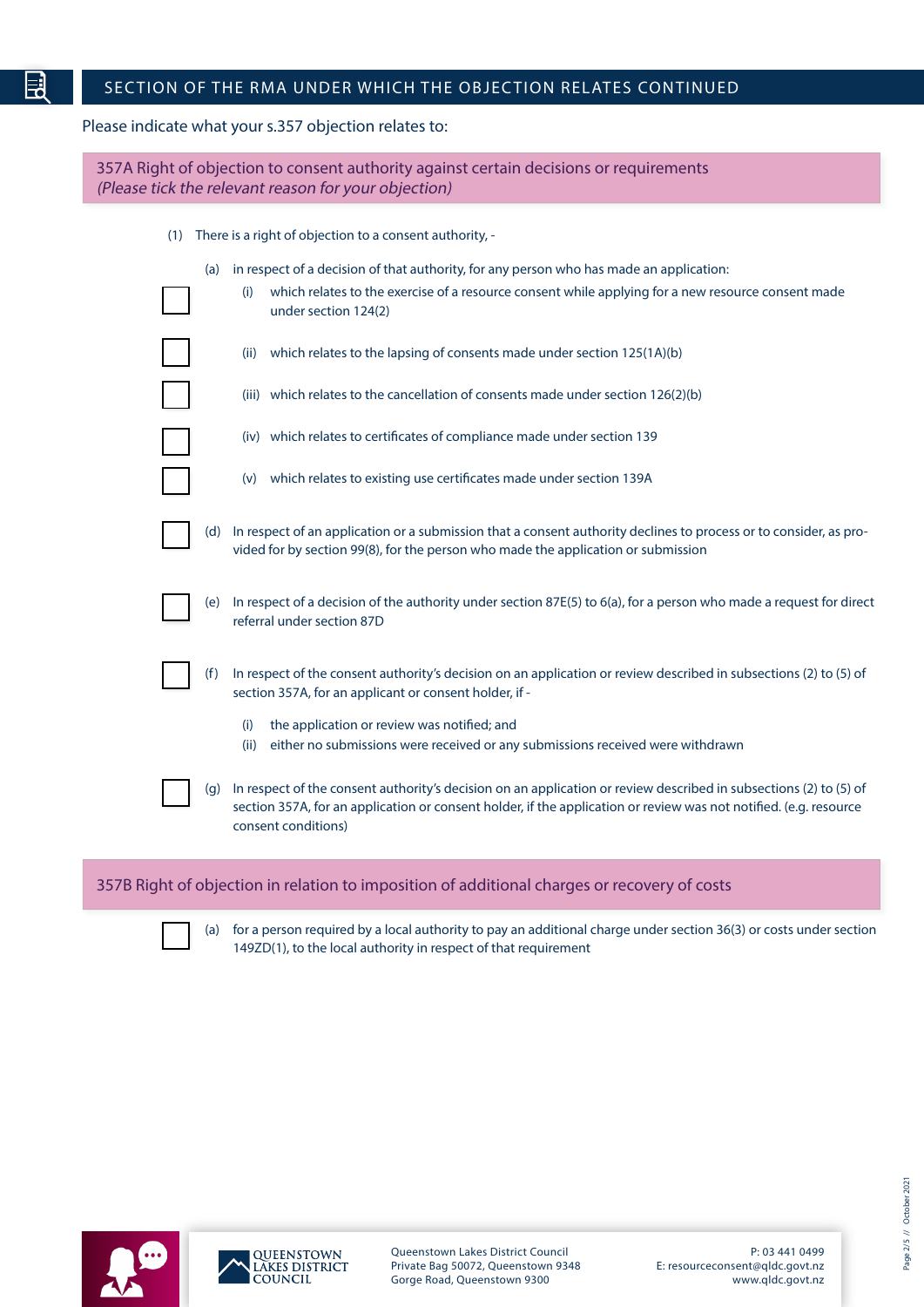

# SECTION OF THE RMA UNDER WHICH THE OBJECTION IS LODGED CONTINUED

Set out in detail the reasons for your objection.

- » If your objection relates to conditions of consent, please set out any changes proposed.
- » If you are objecting to costs, please specifically identify the time spent that is itemised on your invoice and why you consider it was not fair and reasonable.

Please attach any information that supports your objection via our Sharefile portal or email this form and supporting documents to resourceconsent@qldc.govt.nz





Queenstown Lakes District Council Private Bag 50072, Queenstown 9348 Gorge Road, Queenstown 9300

P: 03 441 0499 E: resourceconsent@qldc.govt.nz www.qldc.govt.nz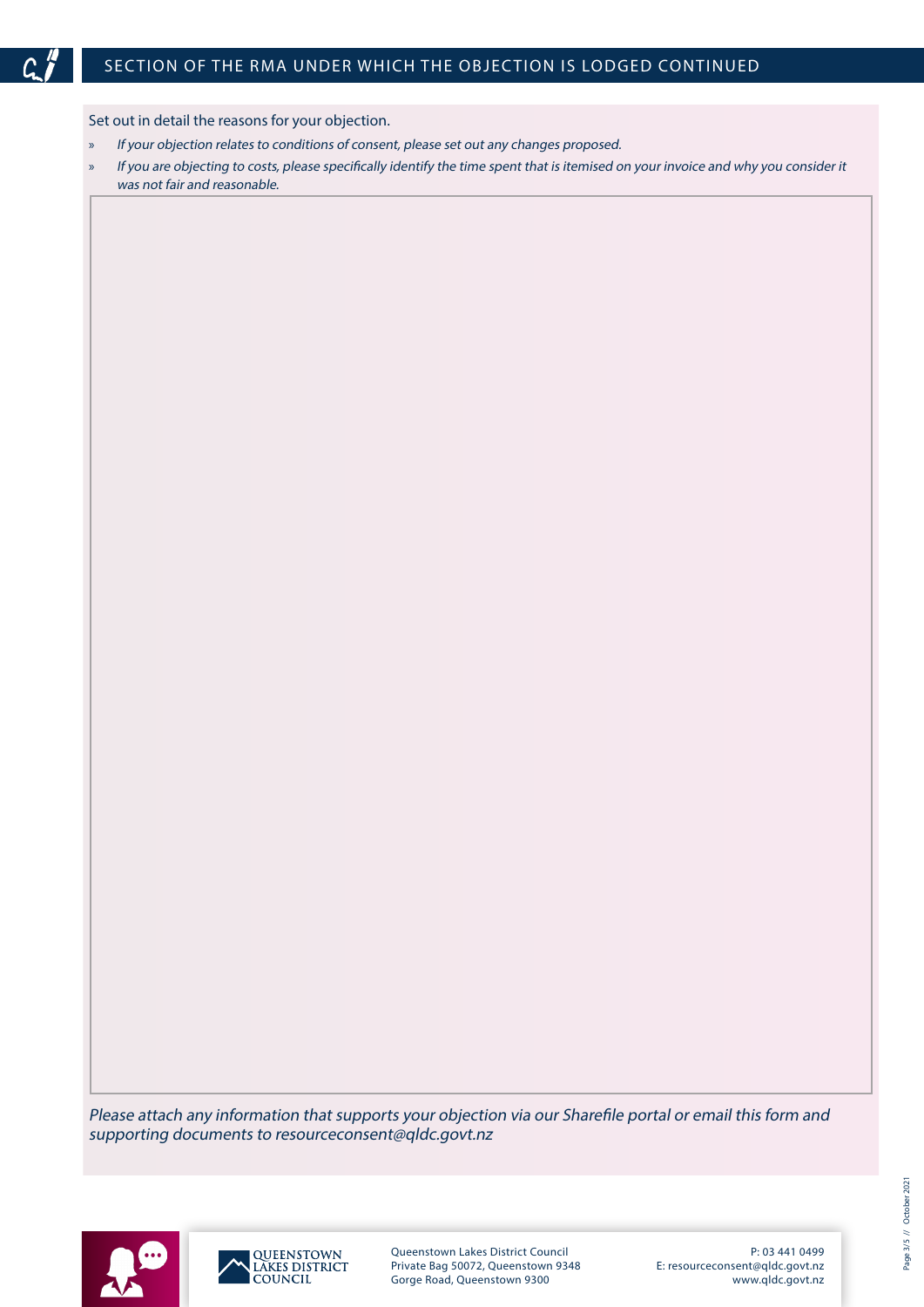

### DETERMINATION OF OBJECTION

Would you like your objection determined by an independent commissioner:

on the papers

(objection dealt with based on the written objection material provided)

at a hearing

If your objection is under s.357A(1)(f) or (g) would you like your objection determined by:



a Councillor commissioner

#### FEES INFORMATION // Applies only to objections under s357A(1)(f) or (g)

Section 36 of the Resource Management Act 1991 deals with administrative charges and allows a local authority to levy charges that relate to, but are not limited to, carrying out its functions in relation to receiving, processing and granting of resource consents (including objections under s.357A(1)(f) or (g).

an independent commissioner (Note: Charges are payable)

Invoiced sums are payable by the 20th of the month after the work was undertaken. If unpaid, the processing of an application, provision of a service, or performance of a function will be suspended until the sum is paid. You may also be required to make an additional payment, or bring the account up to date, prior to milestones such as notification, setting a hearing date or releasing the decision.

LIABILITY FOR PAYMENT – Please note that by signing and lodging this application form you are acknowledging that the details in the invoicing section are responsible for payment of invoices and in addition will be liable to pay all costs and expenses of debt recovery and/or legal costs incurred by QLDC related to the enforcement of any debt.

A list of Consent Charges is available on the on the Resource Consent Application Forms section of the QLDC website. If you are unsure of the amount to pay, please call 03 441 0499 and ask to speak to our duty planner.

Please ensure to reference any banking payments correctly. Incorrectly referenced payments may cause delays to the processing of your application whilst payment is identified.

There is no initial fee for a s357A(1)(f) or (g) objection. Time incurred will be recorded and invoiced to the objector.

## INVOICING DE TAILS FOR PAYMENT //

Invoices will be made out to the objector but can be sent to another party if paying on the objector's behalf. For more information regarding payment please refer to the Fees Information section of this form.

There is no initial fee for a s357A(1)(f) or (g) objection. Time incurred will be recorded and invoiced to the objector.

Please select a preference for who should receive any invoices and how they would like to receive them.

| Objector:        |                                                  | Agent: | Other, please specify: |             |
|------------------|--------------------------------------------------|--------|------------------------|-------------|
| Email:           |                                                  | Post:  |                        |             |
|                  | Please provide an email AND full postal address. |        |                        |             |
| *Attention:      |                                                  |        |                        |             |
| *Postal Address: |                                                  |        |                        | *Post code: |
|                  |                                                  |        |                        |             |
| *Email:          |                                                  |        |                        |             |





Queenstown Lakes District Council Private Bag 50072, Queenstown 9348 Gorge Road, Queenstown 9300

P: 03 441 0499 E: resourceconsent@qldc.govt.nz www.qldc.govt.nz